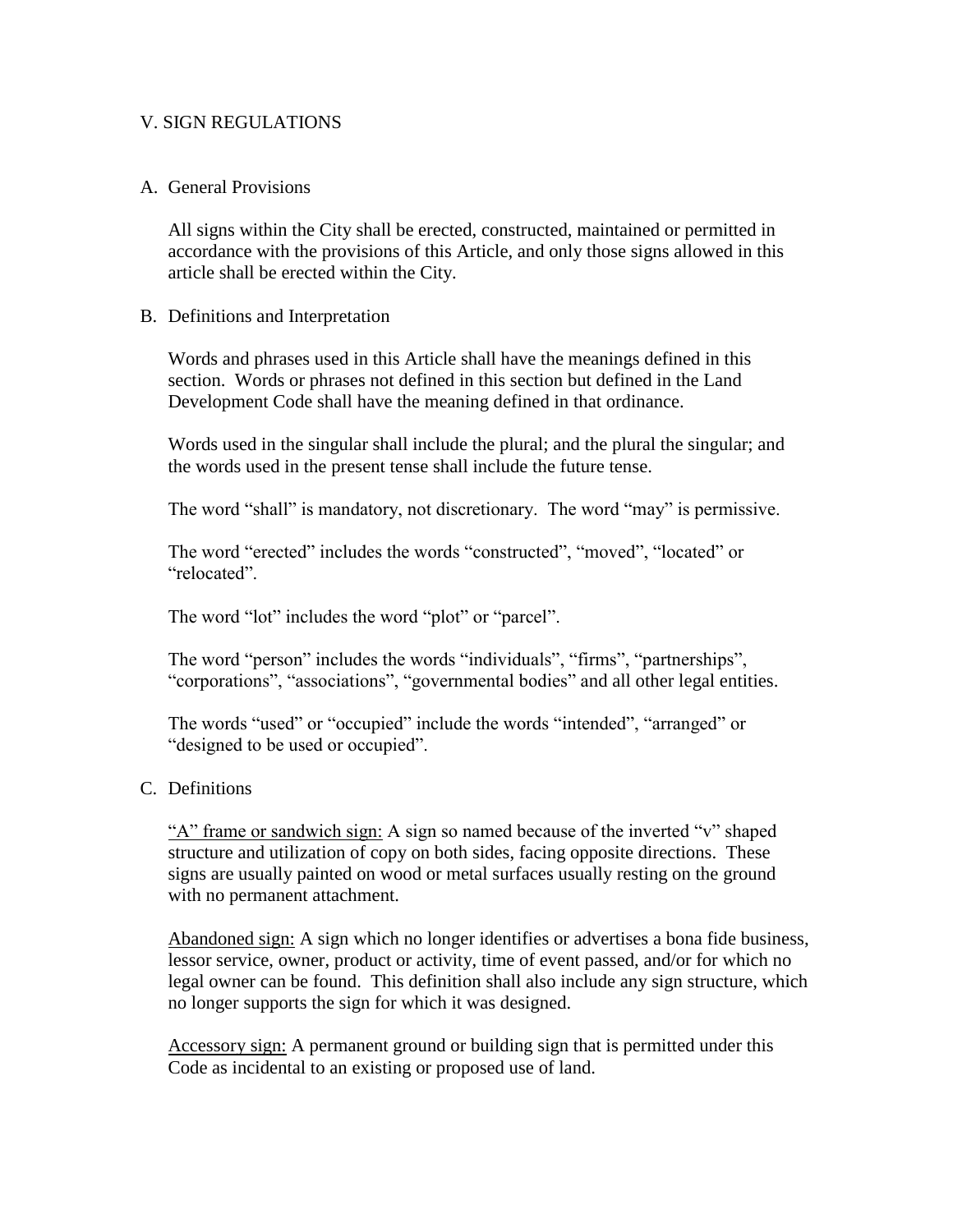Accessory use: A use of land or structure or portion thereof customarily incidental and subordinate to the principal use of the land or structure and located on the same parcel.

Advertising: Sign copy intended to directly or indirectly promote the sale or use of a product, service, commodity, entertainment, or real or personal property.

Animated Signs: Any sign of which all or any part thereof visibly moves in any fashion whatsoever and any sign which contains or uses for illumination any light, lights, or lighting devices or devices which change color, flash, or alternate, show movement or motion, or change the appearance of such sign or any part thereof automatically. The term "animated sign" shall not include revolving signs.

Attached sign: Any sign attached to any part of a building, as contrasted to a free standing sign, and which extends from the wall no more than twelve (12) inches.

Awning: Any rigid or non-rigid material such as fabric or flexible plastic that is supported by or stretched over a frame that is attached to an exterior wall.

Awning sign: A sign placed or painted directly on the surface of an awning.

Backlight awning: A structure, projecting from and supported by the exterior wall of a building constructed of materials such as cloth, plastic or metal with characters, letters, figures, etc. illuminated by electric light, luminous tubes, or other lighting method as part of the sign structure. This type of structure will be considered a wall sign for regulation purposes.

Banner: Any sign of lightweight fabric or similar material that is permanently mounted to a pole or building by a permanent frame at one or more edges.

Bench sign: An advertising message on any portion of a bench.

Building marker: Any sign indicating the name of a building and date and/or incidental information about its construction, which sign is cut into a masonry surface or made of bronze or other permanent material.

Building sign: A sign displayed upon or attached to any part of the exterior of a building, including walls, windows, doors, parapets, marquees and roof slopes of forty-five (45) degrees or steeper.

Canopy: An extension of the roof of a building or a free standing structure that has a roof with support but no walls.

Canopy sign: Any sign that is a part of or attached to an awning, canopy or other fabric, plastic or structural protective cover over a door, entrance, window or outdoor services area.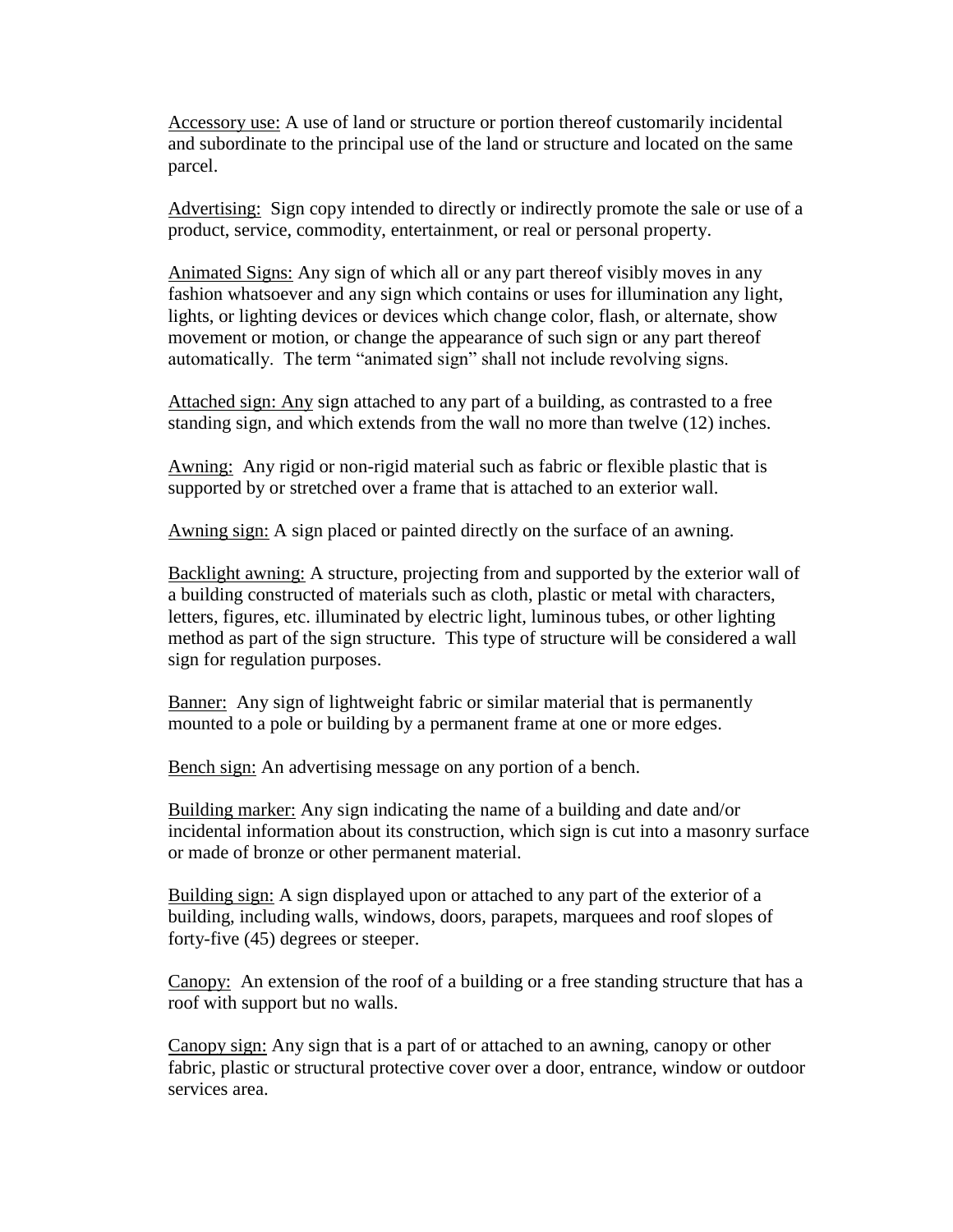City: The City of Apalachicola.

Commercially developed parcel: A parcel of property on which there is at least one (1) walled and roofed structure used or designed to be used for other than residential purposes.

Construction sign: A non-permanent sign identifying the persons, firms, or businesses directly connected with a construction project.

Directory sign: Any sign which displays exclusively the names, logos and locations of occupants or uses of a building or commercial complex. No advertising other than name, logo and locations of occupants or use is included.

Double faced sign: A sign which has two display areas against each other or where the interior angle formed by the display areas is 60 degrees or less, where one face is designed to be seen from one direction and the other face from the other direction.

Electric sign: Any sign containing electric wiring.

Enforcement officer: The official designated by the City to administer and enforce the provisions of this Article or his/her designee.

Erect: To build, paint, construct, reconstruct, attach, hang, suspend, place or affix.

Festoons: A string of ribbons, tinsel, small flags or pinwheels.

Flag: A piece of cloth or flexible material varying in size, color and/or design, used as a symbol, standard, signal or emblem.

Flashing sign: See animated sign.

Free standing sign: Any sign supported by structures or supports that are placed on, or anchored in, the ground and that are independent from any building or other structures. Includes ground and monument signs.

Frontage: The length of the property line of any one (1) parcel along a street on which it borders.

Ground sign: A free standing sign supported by a sign structure placed in the ground and which is entirely independent of any building, fence or object other than the sign structure for support. A ground sign is also known as a pole sign.

Harmful to minors: With regard to sign content, any description or representation, in whatever form, of nudity, sexual conduct or sexual excitement, when it is patently offensive to contemporary standards in the adult community as a whole with respect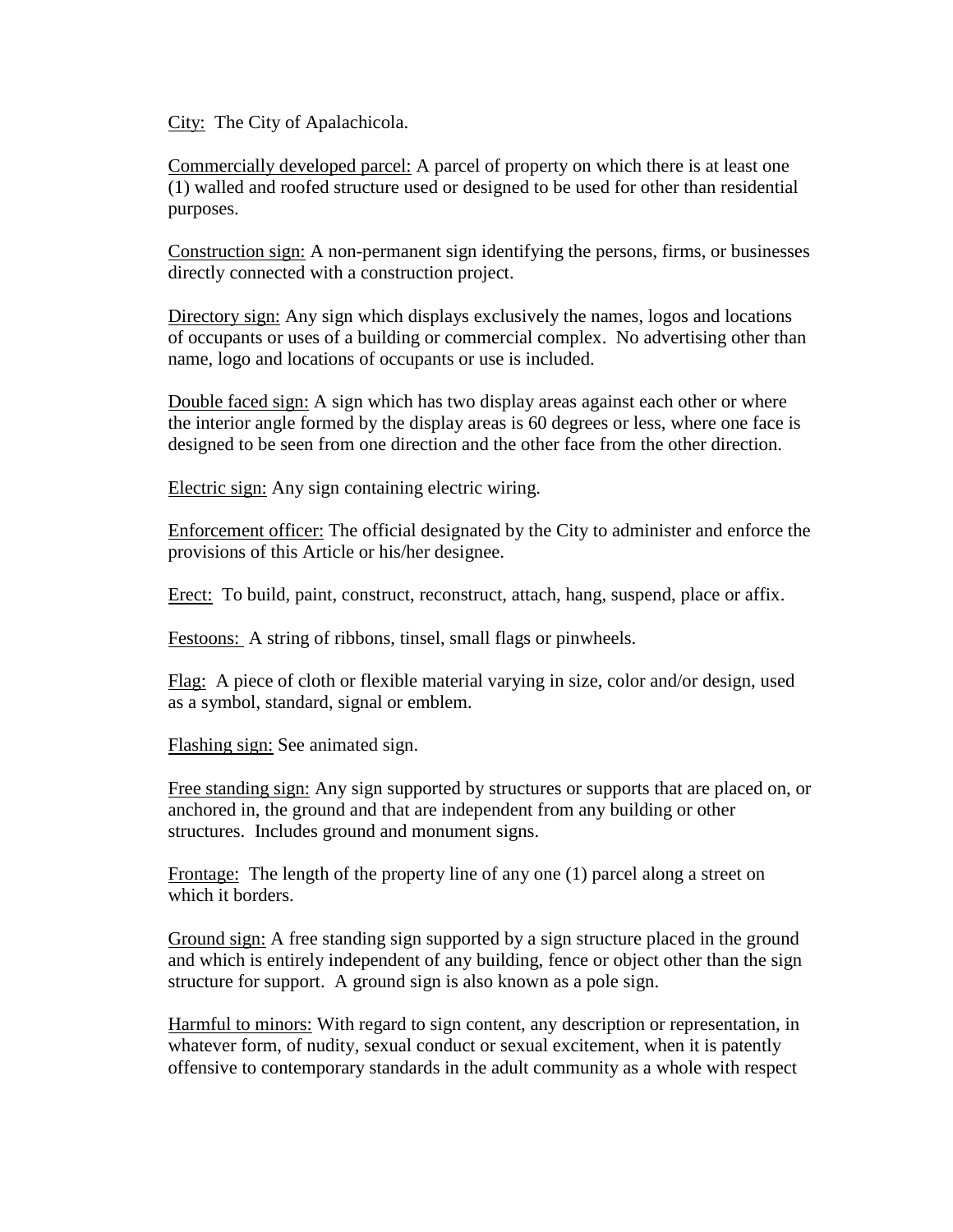to what is suitable sexual material for minors or lacks serious literary, artistic, political or scientific value.

Holiday decorations: Signs or displays including lighting which are a non-permanent installation celebrating national, state and local holidays or holiday seasons.

Illegal sign: Any sign erected or maintained in violation of a preceding ordinance or erected, altered, moved or replaced in violation of this Article.

Illuminated sign: A sign illuminated in any manner by an artificial light source.

Indirectly illuminated sign: A sign illuminated by an external light source directed primarily toward such sign.

Internally illuminated sign: A sign containing a light source that is recessed or contained within the element of the sign.

Inflatable sign: Any device which is supported by air pressure or inflated with air or gas which is used to attract the attention of the public, whether or not it displays any specific advertising message.

Marquee: A structure projecting from and supported by a building which extends beyond the building line or property line and fully or partially covers a sidewalk, public entrance or other pedestrian way.

Monument sign: A permanent ground sign designed so that the base of the sign face is flush with the supporting base, and the supporting base is flush with the ground and extends the full width of the sign face.

Multi-Faced sign: A sign structure with more than two sign faces situated so that each sign face is facing a different direction.

Multiple Occupancy Complex: A commercial use, i.e., any use other than residential, consisting of a parcel of property or parcel of contiguous properties existing as a unified or coordinated project, with a building or buildings housing more than one (1) occupant.

Non-Conforming sign: Any sign legally in existence prior to the effective date of this Article, or any applicable amendment thereto, which does not satisfy the requirements of this Article as amended.

Off premises sign: Any sign normally used for promoting a business, individual, products or service available on the premises other than the premises where the sign is located.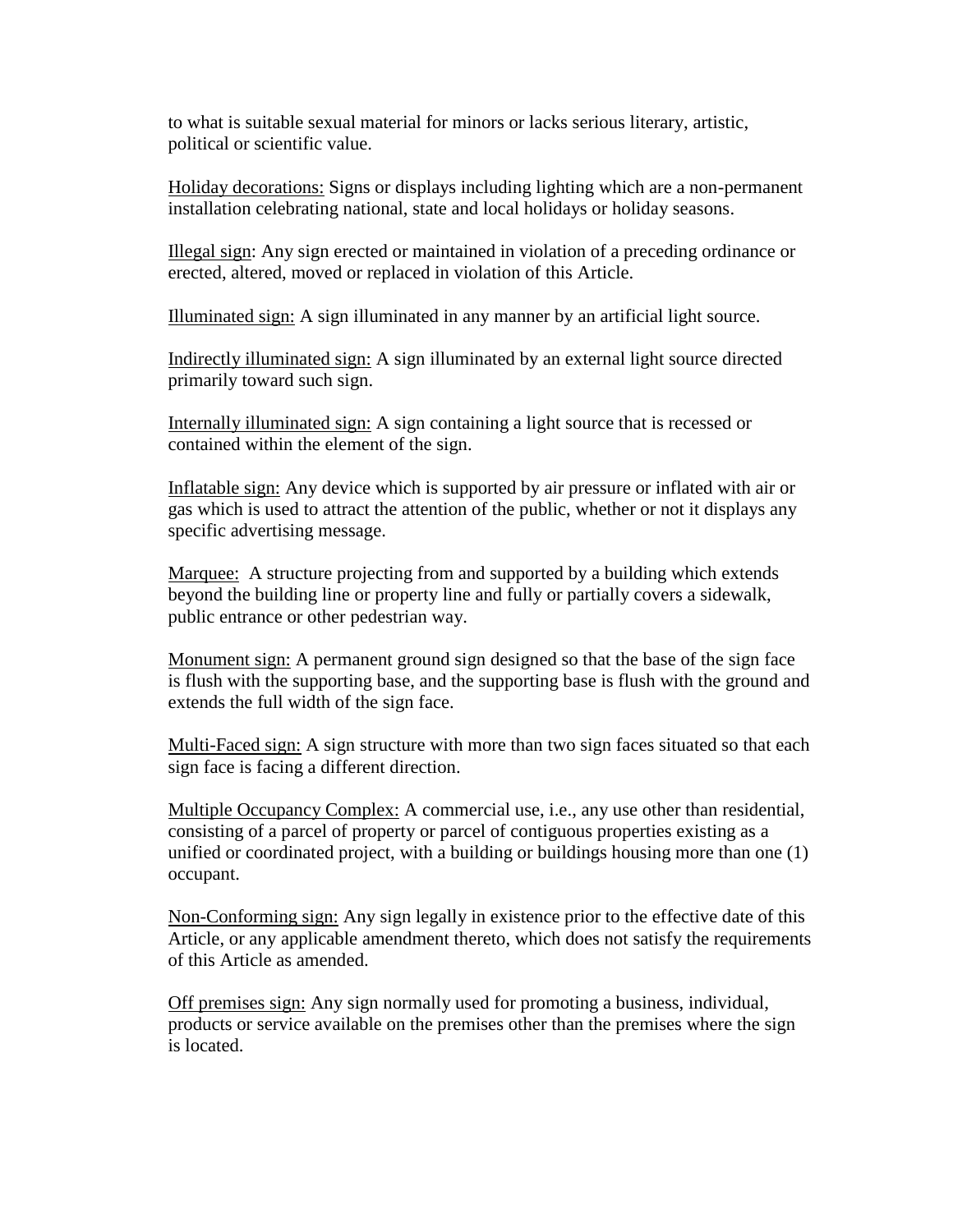On premise or on site sign: Any sign that is used to attract attention to an object, person, product, institution, organization, business, service, event, sale or location that is located on the premises upon which the sign is located.

Pennant: Any lightweight plastic, fabric or other material, whether or not containing a message of any kind, suspended from a rope, wire or string, usually in a series, designed to move in the wind.

Permanent: Designed, constructed and intended for more than short-term use.

Permitted sign: Any sign that has been reviewed by the Building Department, found to be in compliance with this Ordinance and for which a building permit has been approved and received.

Portable sign: Any sign not permanently attached to the ground or other permanent structure or a sign designed to be transported, including, but not limited to signs designed to be transported by means of wheels; signs converted to "A" or "T" frames; menu and sandwich board signs; umbrellas used for advertising; and signs attached to or painted on vehicles parked and visible from the public right of way, unless said vehicle is used in the normal day to day operations of business.

Premises: An area of land occupied by the buildings or other physical uses which are an integral part of the activity conducted upon the land and such open spaces as are arranged and designed to be used in conjunction with that activity.

Projecting sign: Any sign affixed to a building or wall in such a manner that its leading edge extends more than twelve inches beyond the surface of such building or wall.

River frontage: The distance for which a lot line of a zone lot adjoins the waterfront of a river, from one lot line intersecting said waterfront to the furthest distance lot line intersecting the same waterfront.

Roof sign: A sign projecting over the coping of a flat roof, or wholly or partially over the ridge of a gable, hip or gambrel roof and supported by or attached to said roof.

Roofline: A horizontal line intersecting the highest point or points of a roof.

Sign: Sidewalk or Sandwich: A moveable sign not secured or attached to the ground or surface upon which it is located.

Sign: Any device, fixture, placard, sculpture or structure whether natural or man made, that uses any color, form, graphic, illumination, symbol, or writing to advertise, announce the purpose of, or identify the purpose of a person or entity, or to communicate information of any kind to the public. This definition includes all parts of such device, including its structure and supports and also includes balloons,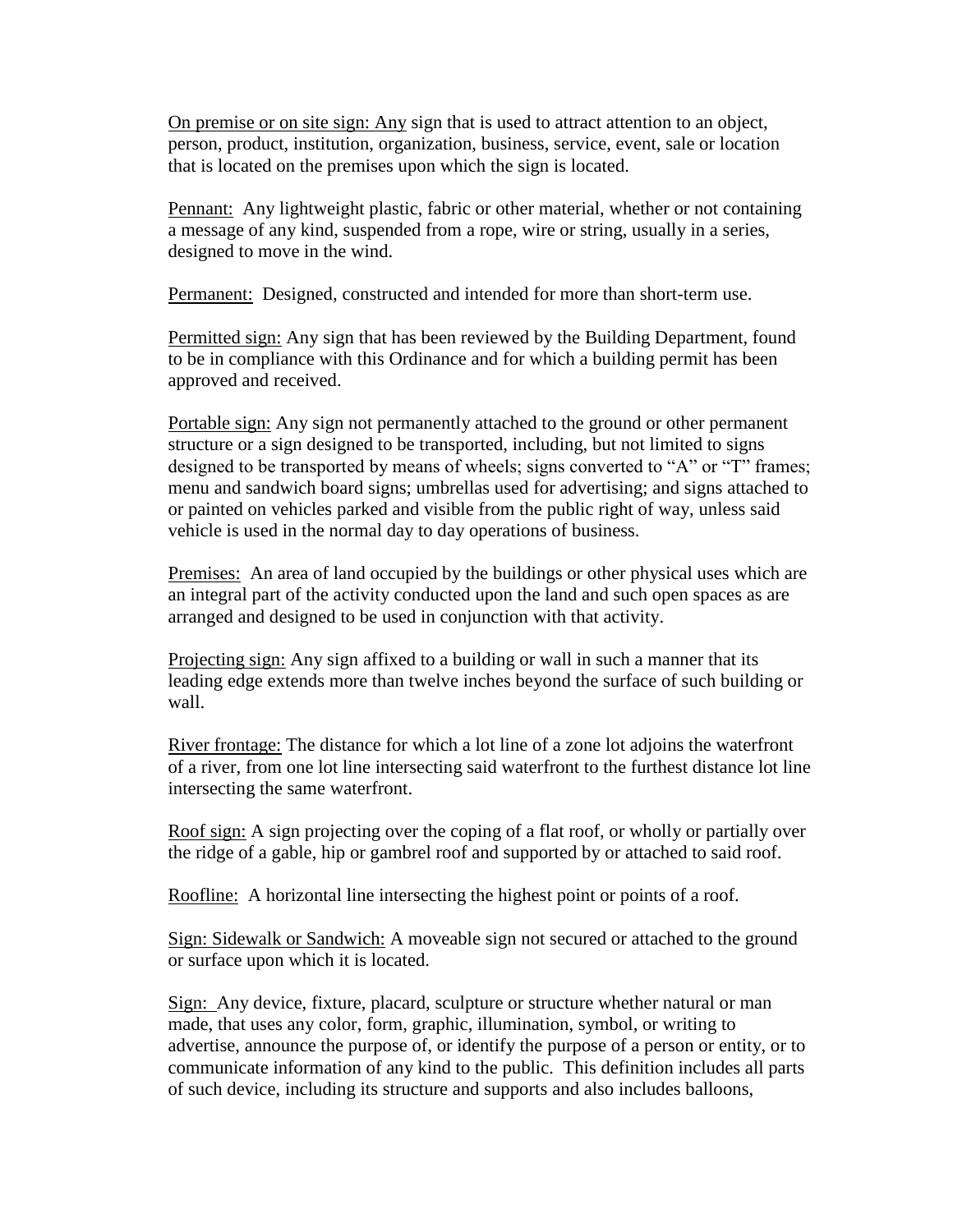banners, pennants, flags, lights, reflectors, reflected lights, streamers or other devices which are used to attract the attention of the public, whether or not they convey a specific advertised message.

Sign: exempt: Any sign which is specifically listed as exempt from this Article.

Sign face: The surface or plane of the sign upon, against or through which a message is displayed or illustrated.

Sign face area: The area of any regular geometric shape, which contains the entire surface area of a sign upon which copy may be placed.

Sign structure: Those parts of a sign designed to support it in place.

Snipe sign: A temporary sign or poster affixed to a tree, fence, utility pole, etc.

Streamer: Any long, narrow flag, banner, tinsel or roping which is hung or strung from any structure to another structure or the ground.

Street frontage: The distance for which a lot line of a zone lot adjoins an opened public street from one lot line intersecting said street to the furthest distance lot line intersecting the same street. Driveways or alleys are not to be used to determine or calculate street frontage.

Temporary sign: A sign that is displayed for a specific period of time not to exceed 30 days and which announces special events or occurrences.

Trailer sign: Any sign which is mounted on wheels and which may be moved from one location to another.

Unit: That part of a multiple occupancy complex housing one occupant.

Vehicle Sign: Any sign affixed to a vehicle.

Wall sign: A sign applied to or mounted to the wall or surface of a building or structure, the display surface which does not project more than six inches from the outside wall of such a building or structure.

Wind signs: Any sign, part of a sign or series of signs designed or erected in such a manner as to move when subjected to wind pressure.

Window sign: Any sign, pictures, symbol or combination thereof, designed to communicate information about an activity, business, commodity, event, sale or service that is attached inside a window or upon the window panes or glass and is visible from the exterior of the window.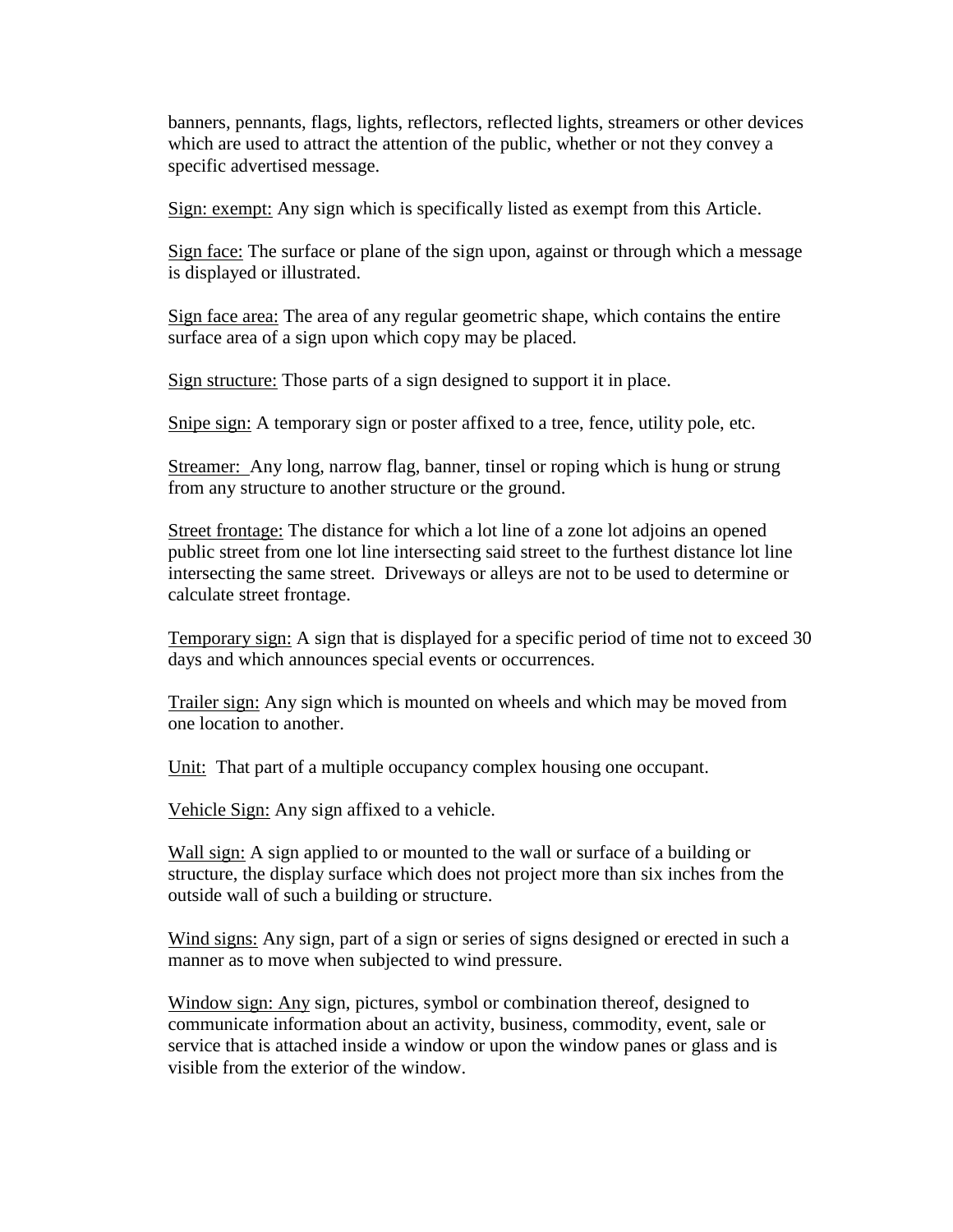### D. Computations

The following principles shall control the computation of sign area and sign height.

1. Computation of sign area:

The area of a sign shall be computed by means of the smallest rectilinear figure (but which shall have a continuous perimeter of not more than eight straight lines) which encompasses all lettering, wording, frame, design or symbols, together with any background and any illuminated part of the sign on which the sign is located, if such background or such illuminated part of the sign is designed as an integral part of and related to the sign. Support and bracing which are not intended as part of the sign and which contain no message, shall be excluded. In the case of a multi-faced sign, the area of the sign shall be considered to include all faces visible from one direction, the are shall be considered to include all lettering, wording and accompanying designs or symbols together with any background of different color than the natural of the building.

2. Computation of Height:

The height of the sign shall be computed as the distance from the ground directly below the center of the sign or from the grade of the closest point in the traveled way of the road or street the sign is located along, whichever is higher, to the sign or sign structures highest point.

E. Permitting

Except as specifically exempted or prohibited in this section, all signs, constructed or modified shall require a permit in accordance with the provisions of this Article.

F. Exempt Signs

The following signs are exempt from the application of these sign regulations and from the requirements in this Article that a permit be obtained for the erection of permanent signs, provided they are not placed within the right of way of any road or constructed as to create a hazard of any kind.

- a. Legal notices and instruments. This may include temporary political signs announcing a campaign drive or event, provided such signs are not erected in a public right of way and are removed within five days following a campaign drive or event.
- b. Signs necessary to promote health, safety and welfare and other regulatory, statutory, traffic control or directional signs erected on public property with permission from the United States, the State, the County or the City.
- c. Decorative flags and bunting for a celebration, convention or commemoration of significance to the entire community when authorized by the City council for a prescribed period of time.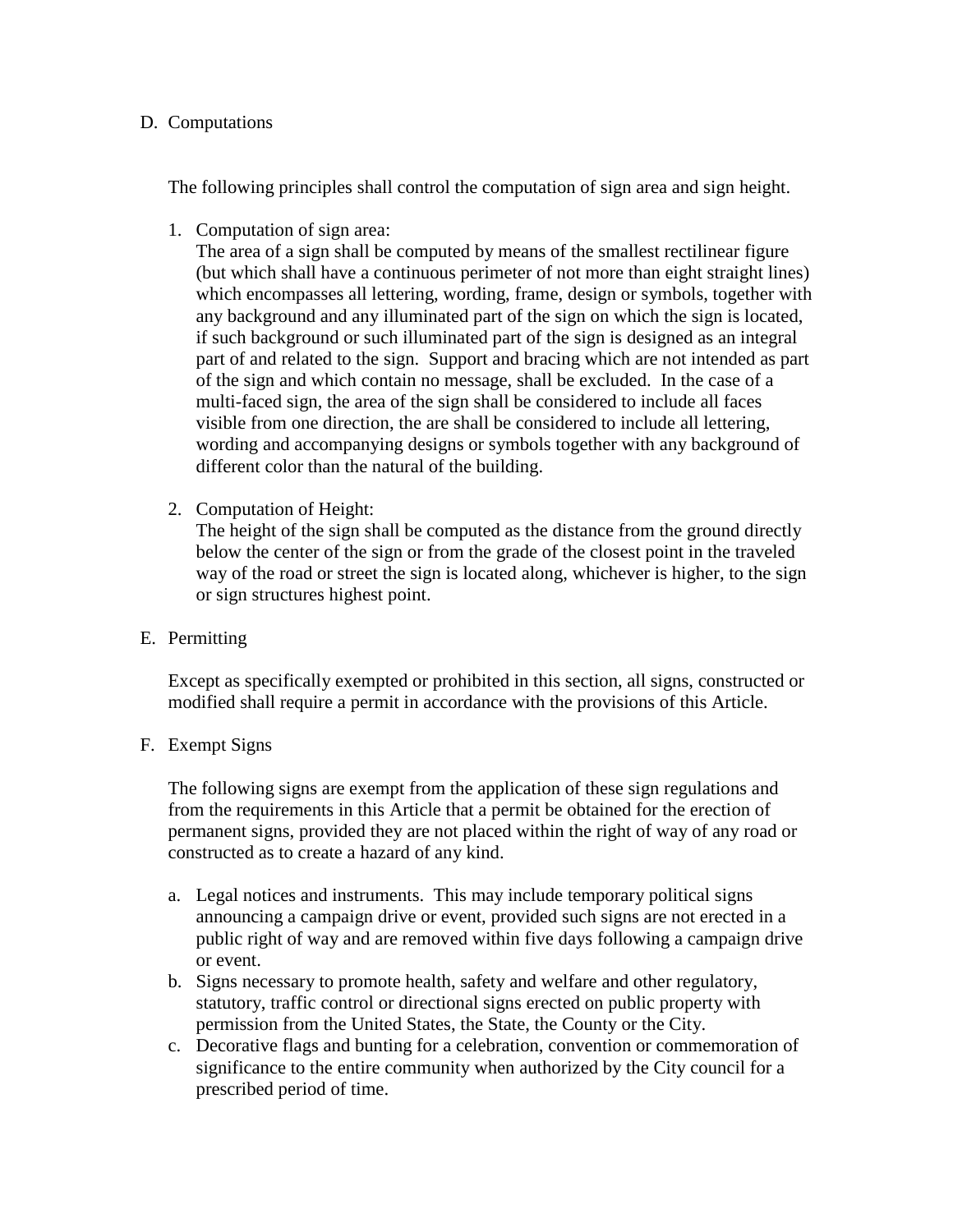- d. Temporary holiday lights and decorations.
- e. Merchandise displays behind storefront windows so long as no part of the display contains flashing lights.
- f. Memorial signs or tablets, names of buildings and dates of erection when cut into any masonry surface or when constructed of bronze or other incombustible materials and attached to the surface of a building.
- g. Signs incorporated into machinery or equipment by a manufacturer or distributor, which identify or advertise only the product or service dispensed by the machine or equipment, such signs customarily affixed to vending machines, newspaper racks, telephone booths and gasoline pumps.
- h. Public warning signs no larger than 4 square feet to indicate the dangers of trespassing, unfriendly animals or similar hazards.
- i. Signs carried by a person.
- j. One sign per residential use indicating a residents name, street address of the premises and/or an accessory use sign for an allowed home occupation, and/or such sign for a permitted professional activity, provided that such sign shall not exceed an area of two square feet.
- k. Bulletin boards for public, charitable, educational or religious institutions not to exceed fifteen square feet of sign area; provided such sign is located on the premises of said institution. Such sign shall be placed flat against the principal use structure or not less than five feet from the property line.
- l. One temporary non-illuminated real estate sign advertising only the sale, lease or rental of the premises or property upon which said sign is located, or one nonilluminated sign indicating a building is open for public inspection. For residential zoned districts, such signs shall not exceed four square feet in sign area or exceed 4 feet in height. Such signs shall be placed no closer than five feet from the street right of way line or shall be attached to the principal use structure. For non-residential zoned districts such signs shall not exceed twelve square feet in area and shall be placed no closer than ten feet from the street right of way line or shall be attached to the principle structure. All such signs shall be removed within five days after the property has been sold, leased or rented.
- G. Signs Regulated but not requiring permits

The following types of signs are exempted from sign permit requirements, and shall not be considered in determining the allowable size or number of signs on a zoned lot; provided however, that they must comply with all other applicable sections of this Article. The erection of any sign not listed in this section shall require a permit.

- 1. Window signs on or within windows relating to the business conducted within; or to non-profit civic or charitable organizations provided that no more than twentyfive percent of any window area is utilized for such signs.
- 2. Temporary signs as defined in Section C of this Article.
- 3. Signs required by law, statute or ordinance.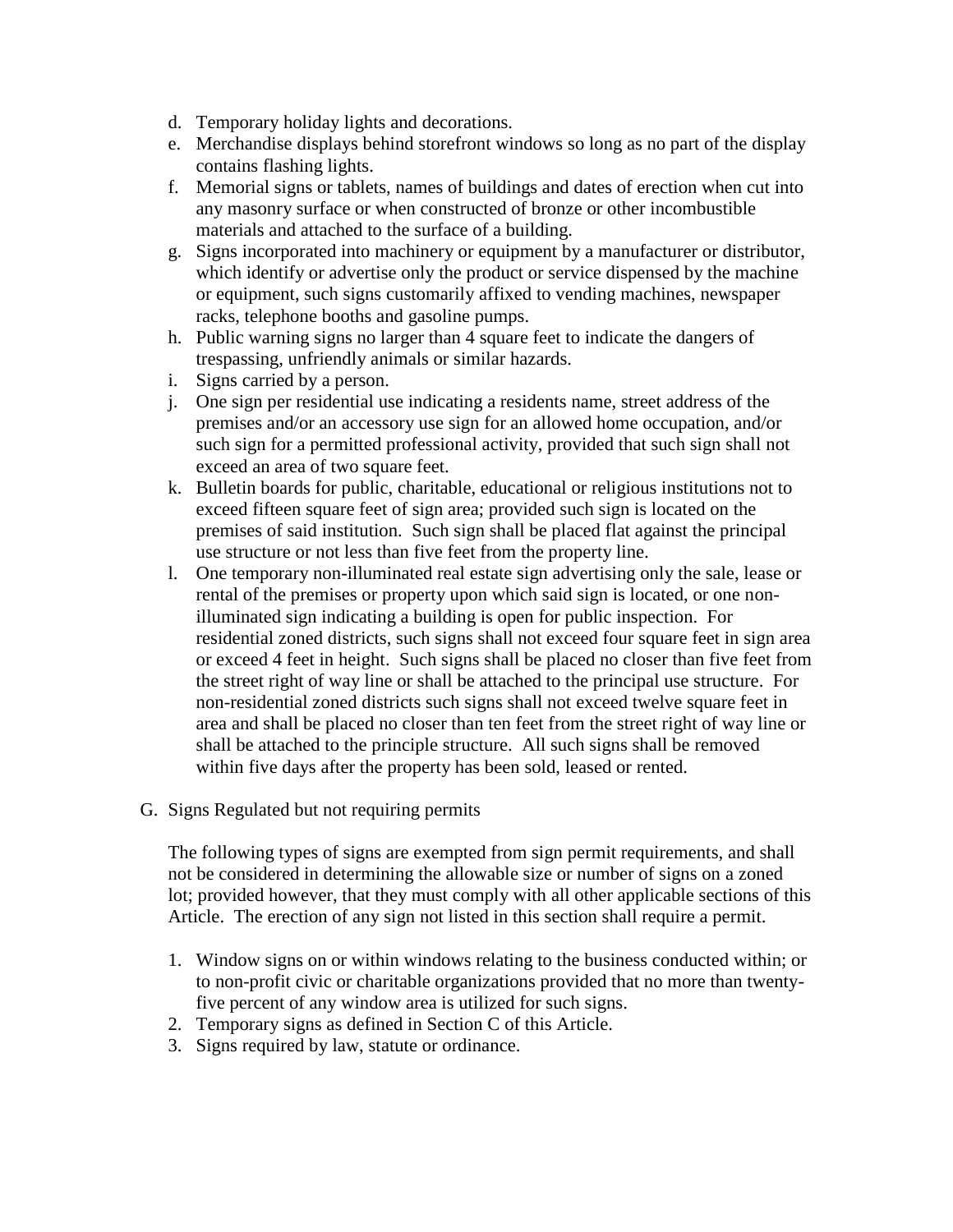- H. Permitted temporary signs
	- 1. Where allowed: Temporary signs are allowed throughout the city, subject to the restrictions imposed by this section and other relevant parts of this Article.
	- 2. Sign types allowed: A temporary sign may be a ground or building sign but may not be an electric sign.
	- 3. Removal of illegal temporary signs: Any temporary sign not complying with the requirements of this section is illegal and subject to immediate removal by the City. Any fee incurred by the City for removal of illegal signs will be charged to the owner. Fees shall be a minimum of \$20.00 but not to exceed \$200.00.
	- 4. Restrictions on content of temporary signs: A temporary sign may display any message so long as it does not contain any of the following:
		- a. Language, pictures or any other content that is harmful to minors.
		- b. Offensive words, pictures, nudity or profanity.
		- c. Advertising except that advertising for the following purposes may be displayed:
			- 1. To indicate the grand opening of a business or other activity. Such message may be displayed for a period not exceeding fourteen days.
			- 2. To indicate the existence of a new business or a business in a new location, if such business has no permanent signs. Such message may be displayed for a period of not more than thirty days or until installation of permanent signs, whichever shall occur first.
			- 3. To announce or advertise such temporary uses as fairs, carnivals, circuses, revivals, sporting events, flea markets or any public, charitable, educational or religious event or function. Such message shall be removed within five days after the special event.
- I. Sign prohibited within City limits

All signs not expressly permitted under this Article or exempt from regulation hereunder in accordance with this Section are prohibited within the City limits of Apalachicola, Florida. Such signs include, but are not limited to:

- 1. Banners, streamers, pennants, festoons and other wind signs, except as exempted herein;
- 2. Temporary signs except as exempted under the provisions of this Article.
- 3. Portable, trailer, sidewalk, sandwich, curb.
- 4. Searchlights, strobe or flashing lights, (except as required for public safety by state or local regulation).
- 5. Strings of lights not permanently mounted to a rigid background, except those exempted under the provisions of this Article.
- 6. Illuminated tubing outlining property lines, open sale areas, doors, windows, or wall edges of any building.
- 7. Internally illuminated signs.
- 8. Animated signs.
- 9. Bench signs. (unless approved by the City Commission)
- 10. Snipe signs.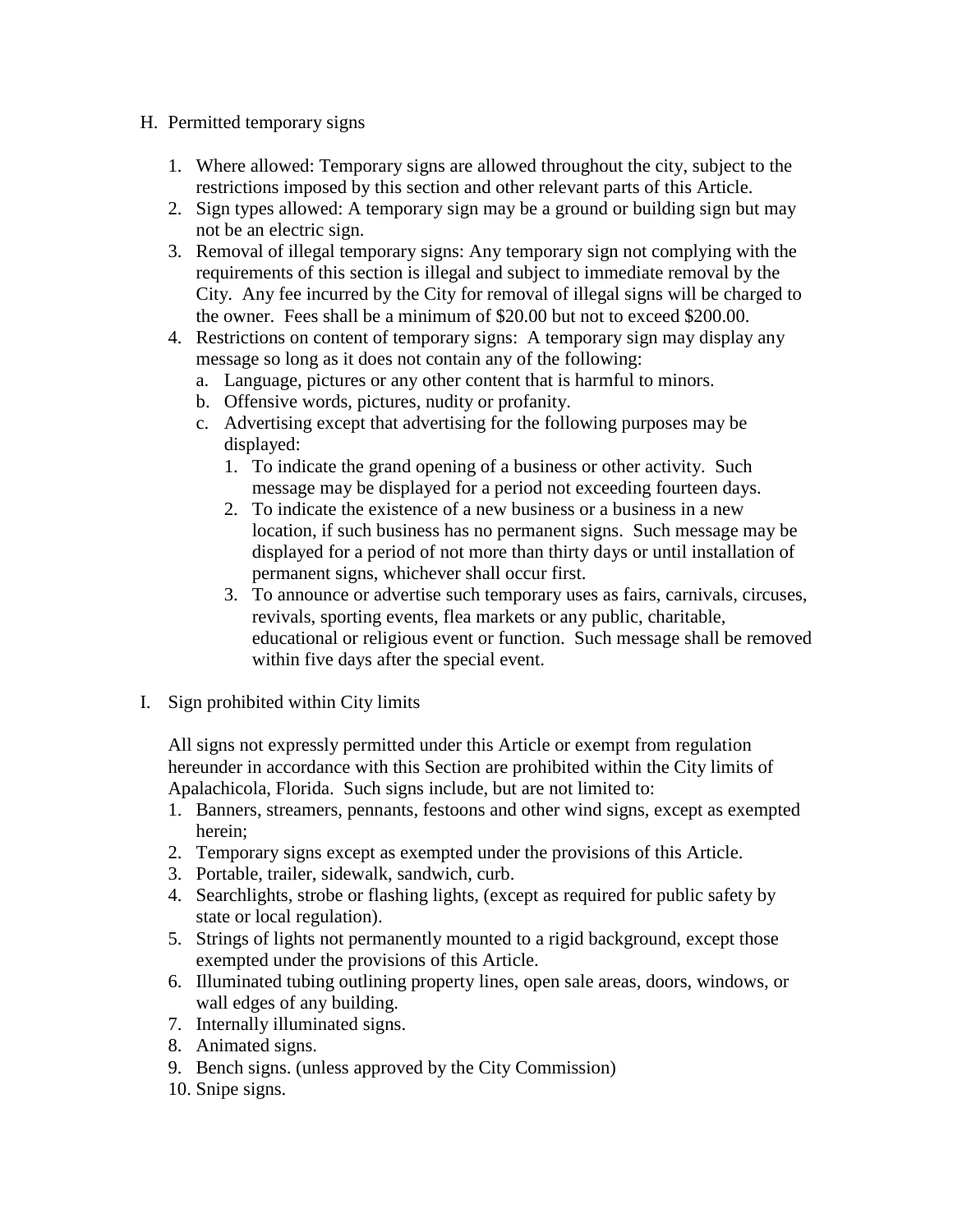- 11. Roof signs of all types.
- 12. Signs that emit audible sound, odor or visible matter such as smoke or steam.
- 13. Signs that are painted, pasted, or printed on any curbstone, flagstone, pavement or any portion of any sidewalk or street.
- 14. Signs erected on public property, or on private property (such as private utility poles) located on public property, other than signs erected by public authority for public purpose and signs authorized in writing pursuant to FS 337.407.
- 15. Signs displaying copy that is harmful to minors.
- 16. Inflatable signs and tethered balloons.
- 17. Any abandoned sign or sign structure.
- 18. Signs that are in violation of the building or electrical code adopted by the City.
- 19. Any sign that, when determined by the City Building Inspector, does or may constitute a safety hazard. Such signs include those which may create a vision impairment by obstructing the vision of pedestrians, cyclists or motorists traveling on or entering onto public streets.
- 20. Signs that involve the use of live animals intended to attract attention.
- 21. Signs or sign structures that interfere in any way with free use of any fire escape, emergency exit or standpipe, or that obstructs any window to such an extent that light or ventilation is reduced to a point below that required by any provision of this chapter or other ordinance of the city.
- 22. Signs that resemble any official sign or marker erected by any governmental agency, or that by reason of position, shape or color would conflict with the proper functioning of any traffic sign or signal or be of a size, location, movement, content, color or illumination that may be reasonably confused with or construed as, or conceal a traffic control device.
- 23. Nongovernmental signs that use the words "stop", "look", "danger" or any similar word, phrase or symbol.
- 24. Signs within ten feet of any public right of way or one hundred feet of traffic control lights that contain red or green lights that might be confused with traffic control lights.
- 25. Signs that are of such intensity or brilliance as to cause glare or impair the vision of any motorist, cyclist or pedestrian using or entering a public way or that are a hazard or a nuisance to occupants of any property because of glare or other characteristics.
- 26. Signs that contain any lighting or control mechanism that causes unreasonable interference with radio, television or other communication signals.
- 27. Signs erected over or across any public street except as otherwise may be expressly authorized by this Ordinance and exempt governmental signs erected by or on the order of a public officer.
- 28. Signs placed within public rights of way, except publicly owned, authorized or maintained signs which serve an official public purpose.
- 29. Any sign placed or erected on property without permission of the owner.
- 30. Signs which advertise any activity, service or product prohibited by the laws and regulations of the United States or the State of Florida or by ordinances or resolutions of the City.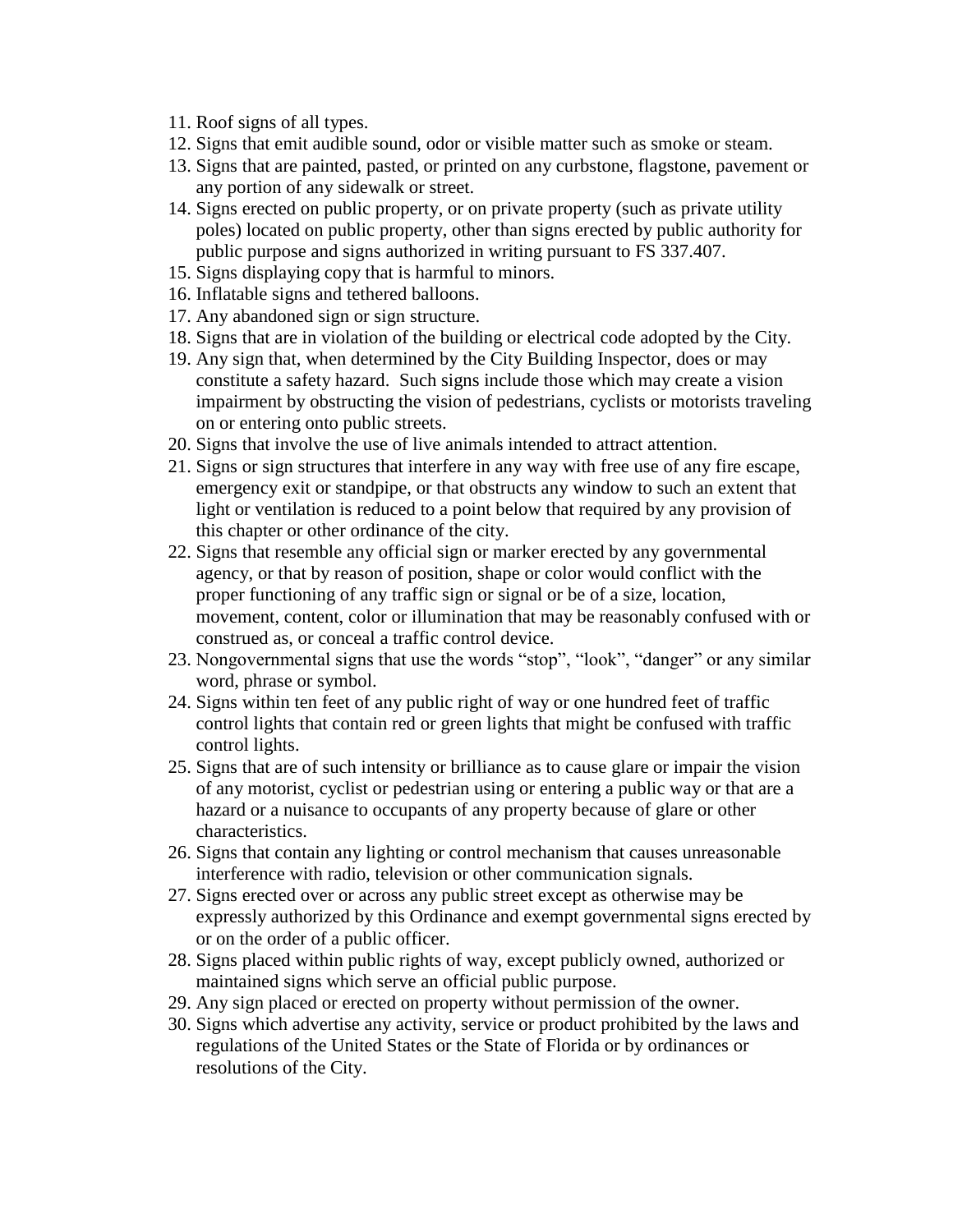- 31. Dilapidated or neglected signs. A sign (including sign structure) will be dilapidated or neglected if it does not present a neat and orderly appearance, which may be manifested by the following: rust or holes on or in the sign or sign structure, or broken, missing, loose or bent parts, faded or flaking paint, nonoperative or partially non-operative illuminating or mechanical devices or missing letters in sign copy.
- 32. Outdoor advertising signs.
- 33. Off premise advertising signs.
- J. Permits Required.

If a sign requiring a permit under the provisions of this Article is to be placed, constructed, erected or modified, the person or entity proposing the sign shall secure a sign permit prior to the construction, placement, erection or modification of such a sign in accordance with the requirements of Section S.

No permit of any kind shall be issued for a proposed sign unless such sign is consistent with the requirements of this Article (including those protecting existing signs) in every respect.

A sign permit shall expire if the sign for which the permit was issued has not been erected, installed or completed within six months after the date of permit issuance.

K. Design, Construction and Maintenance

All signs requiring a permit shall be designed, constructed and maintained in accordance with the following standards:

- a. All signs shall comply with applicable provisions of the Florida Building Code and the Electrical Code of the City at all times.
- b. All signs requiring permits shall be constructed of permanent materials and shall be permanently attached to the ground, a building or another structure by direct attachment to a rigid wall, frame or structure.
- c. Signs that are illuminated shall only be illuminated in accordance with the following additional standards:
	- 1. Full cutoff fixtures must be used. Up-lighting is prohibited. No sign shall have internal illumination.
	- 2. Illumination shall be with white light only.
	- 3. Illumination shall be with fluorescent bulbs or lamps only. Fluorescent fixtures shall be of the enclosed type with a gasketed lens and a wet location label.
		- a. one fixture allowed per sign face for signs up to four feet wide, two fixtures for signs up to six feet wide and three fixtures for signs up to eight feet wide.
		- b. The maximum wattage, for all fixtures combined, shall not exceed 36 watts per sign face.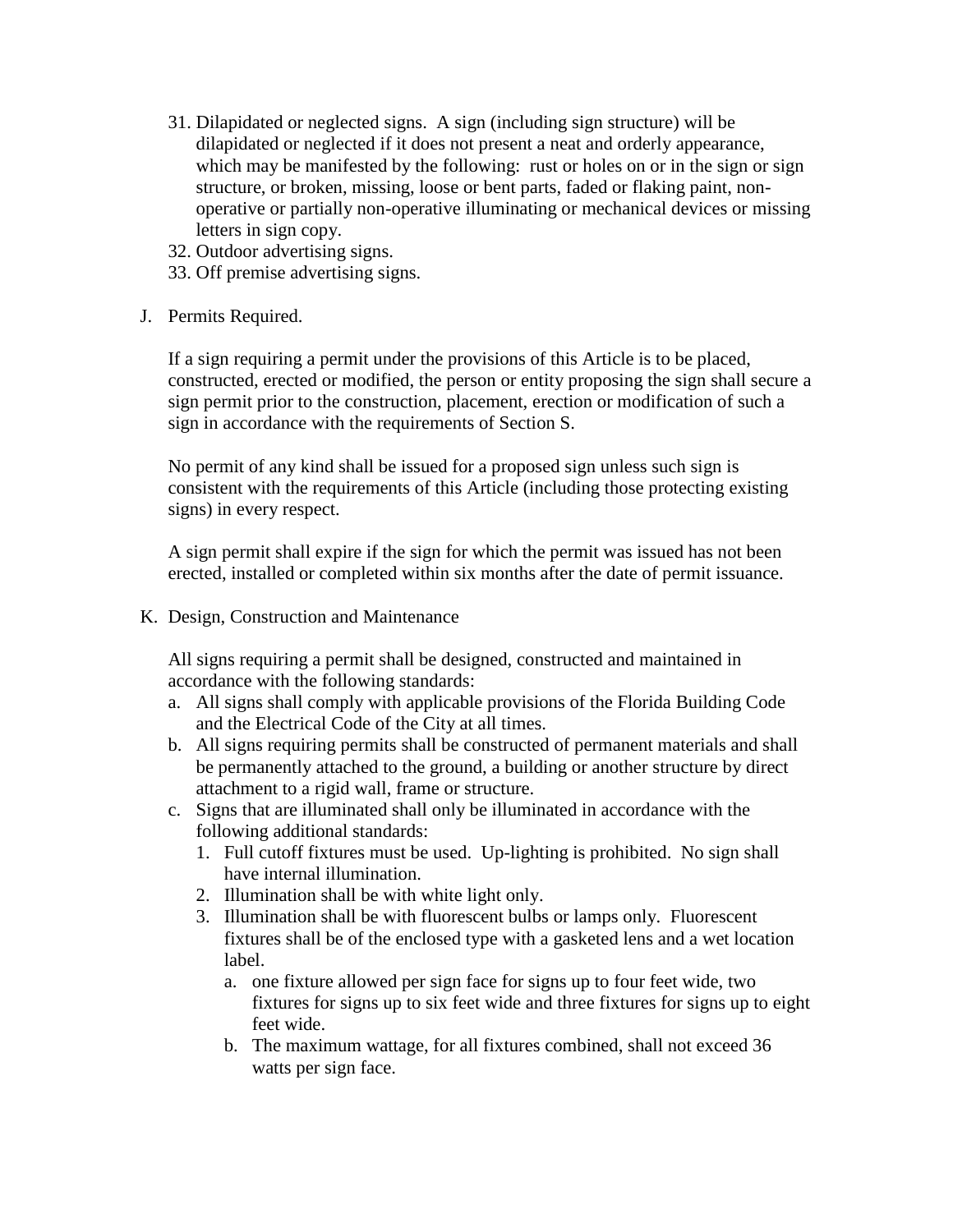- 4. A full cutoff fixture for lighting a sign face shall be designed and positioned no higher than the top edge of the sign face.
- d. All signs shall be maintained in good structural condition, in compliance with all building and electrical codes, and in conformance with this code at all times. The Building Inspector shall have the right to order the repair or removal of any sign which is defective, damaged or substantially deteriorated as defined in the Florida Building Code.
- e. "A" frame or sandwich signs shall be no larger than 24x40 inches and shall only be displayed during business hours. Only one such sign shall be allowed per storefront.

All persons involved in maintenance, installation, alteration or relocation of signs near or upon any public right of way shall agree to hold harmless and indemnify the City, its officers, agents and employees against any and all claims of negligence resulting from such work.

All persons involved in maintenance, installation, alteration or relocation of signs, for a fee, shall maintain all required insurance and shall file with the State a satisfactory certificate of insurance to indemnify the State, County or City against any form of liability in accordance with City, County and State regulations.

L. Signs permitted in all Zones

The signs enumerated in Section F, Signs Exempt and Section G, Signs Regulated but not requiring Permits apply to all zones.

M. Signs permitted in Residential Zones.

For the purposes of this section, the following shall be considered residential districts: R1, R2, R3, R4 and OR.

Signs are permitted in these districts as follows:

- 1. For home occupations- one non-illuminated wall sign, not to exceed three square feet in size is permitted.
- 2. For permitted non-residential uses other than home occupations, including churches, and synagogues- One free standing monument sign not to exceed twelve square feet in area or eight feet in height.
- N. Signs permitted in Commercial Zones

Signs in these zones may be illuminated in accordance with Section K. Signs are permitted in these districts as follows:

1. The total maximum allowable square footage of signage per business per street frontage shall not exceed 24 square feet.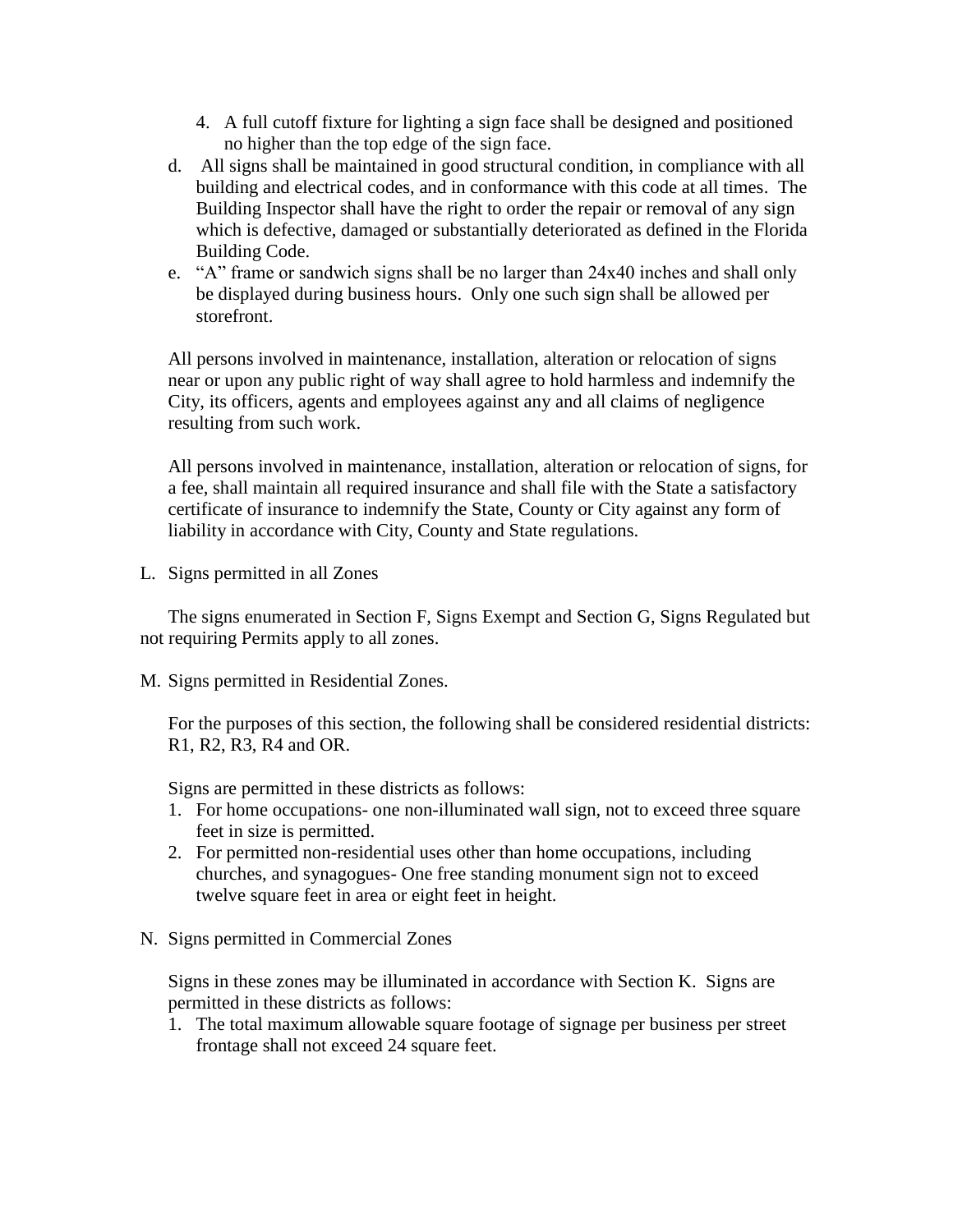2. In addition to the above maximum total signage allowances, each business with an off street entrance may have one non-illuminated, attached directory sign per occupancy, not to exceed three square feet.

All free standing signs shall be setback from the property line such that there is at every intersection a clear view between heights of three to ten feet in a triangle formed by the corner and points of the curb thirty feet from the intersection or entranceway.

- O. Projecting Signs
	- 1. Such signs shall be hung at a ninety-degree angle from the building face.
	- 2. Each sign face shall not exceed eight square feet of sign area.
	- 3. The bottom of said sign shall allow an eight foot pedestrian clearance from sidewalk level.
	- 4. The top of the sign may be suspended no higher than the bottom of the sills of the first level of windows above the first story in a multi-story building.
- P. Nonconforming Permanent Signs

Subject to the following conditions, all permanent signs made nonconforming by the passage of this Article or by any subsequent amendment, may be continued in operation and maintained. Such signs shall not be:

- 1. Replaced with another nonconforming sign.
- 2. Enlarged, extended, constructed, reconstructed, moved or structurally altered except to bring the sign into conformance with all provisions of this Article.
- 3. Re-established after damage or destruction if such damage to the sign exceeds fifty percent of its total surface area. The extent of the damage shall be determined by the Building Inspector.
- 4. Re-established after it has been removed or has been abandoned for sixty days or more.

Any change in use shall require the sign be brought into conformance.

Q. Nonconforming portable, temporary or wind signs.

All portable, temporary or wind signs which are made nonconforming as a result of the passage of this article, or from the passage of any subsequent amendment to this Article, shall be removed within sixty days of the effective date of this Ordinance.

# R. Permitting

No sign except those listed in Section F and Section G shall be constructed, erected or modified without a compliance and building code review by the Building Inspector. The Building Inspector shall issue a permit only for a proposed sign that meets the requirements of this Ordinance.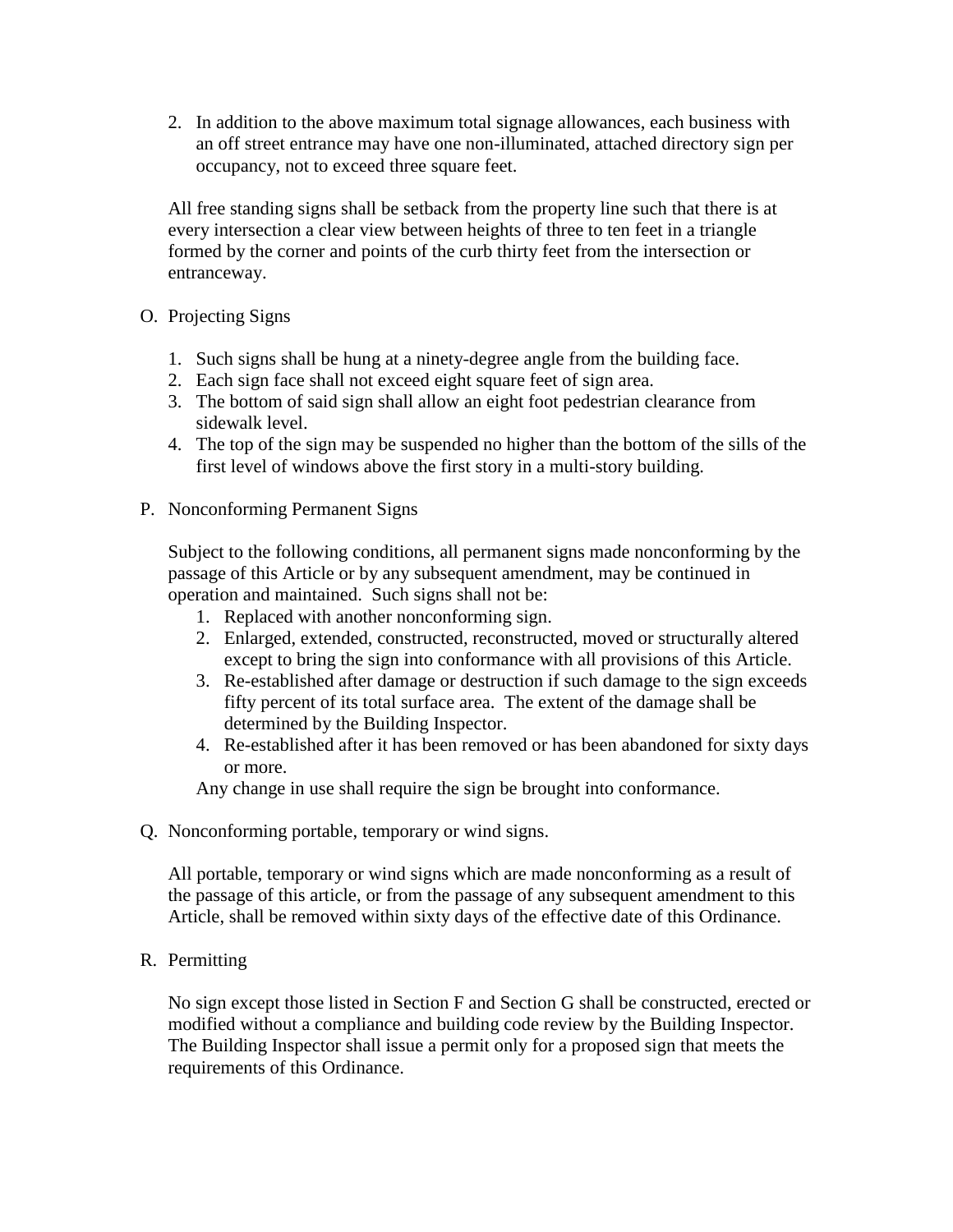### S. Sign Permit Applications

Sign permit application forms shall be obtained from the Building Inspector. Each application shall be accompanied by the following information:

- 1. Name of business and address where work is to be performed.
- 2. Name and title of applicant.
- 3. Name, address and telephone number of the firm doing installation work.
- 4. Name and address of the sign owner if other than business installing sign.
- 5. A complete list describing each existing sign on the premises, including sign type, copy, sign area, location on premises and date installed.
- 6. A site plan showing the location of the affected lot, buildings and signs showing both existing and proposed signs.
- 7. A scale drawing of each proposed sign or sign revision, including location, size, height, copy, structural and footing details, material, method of attachment, illumination, front and end views of canopies and any other information required to ensure compliance with appropriate laws.
- 8. Written consent of the owner of the building, structure, or property where the sign is to be erected.
- 9. Owner must provide, to the Code Enforcement Officer, photographs of completed sign placement on premises within 30 days of issuance of permit.

Each applicant for a sign permit shall, upon request of the Enforcement Officer, submit any additional information deemed necessary.

# T. Appeal

Any aggrieved person may appeal the decision of the Enforcement Officer by filing a written request for appeal to the City Board of Adjustment within fifteen days of notification of inspectors' decision.

# U. Interpretations

Where there is any dispute concerning the interpretation of this Article, the decision of the Enforcement Officer shall prevail, subject to appeal to the Board as provided above.

### V. Enforcement and Penalties

This Article shall be administered and enforced by the City Enforcement Officer or their designee.

The Enforcement Officer or designee may issue a citation for violation of this Article by any person, including, if applicable, the owner, manager or tenant of the lot on which a sign is located; for a sign erected, altered, maintained, converted, or used in violation of this Article; or in violation of any other applicable ordinance, including but not limited to, building and electrical codes.